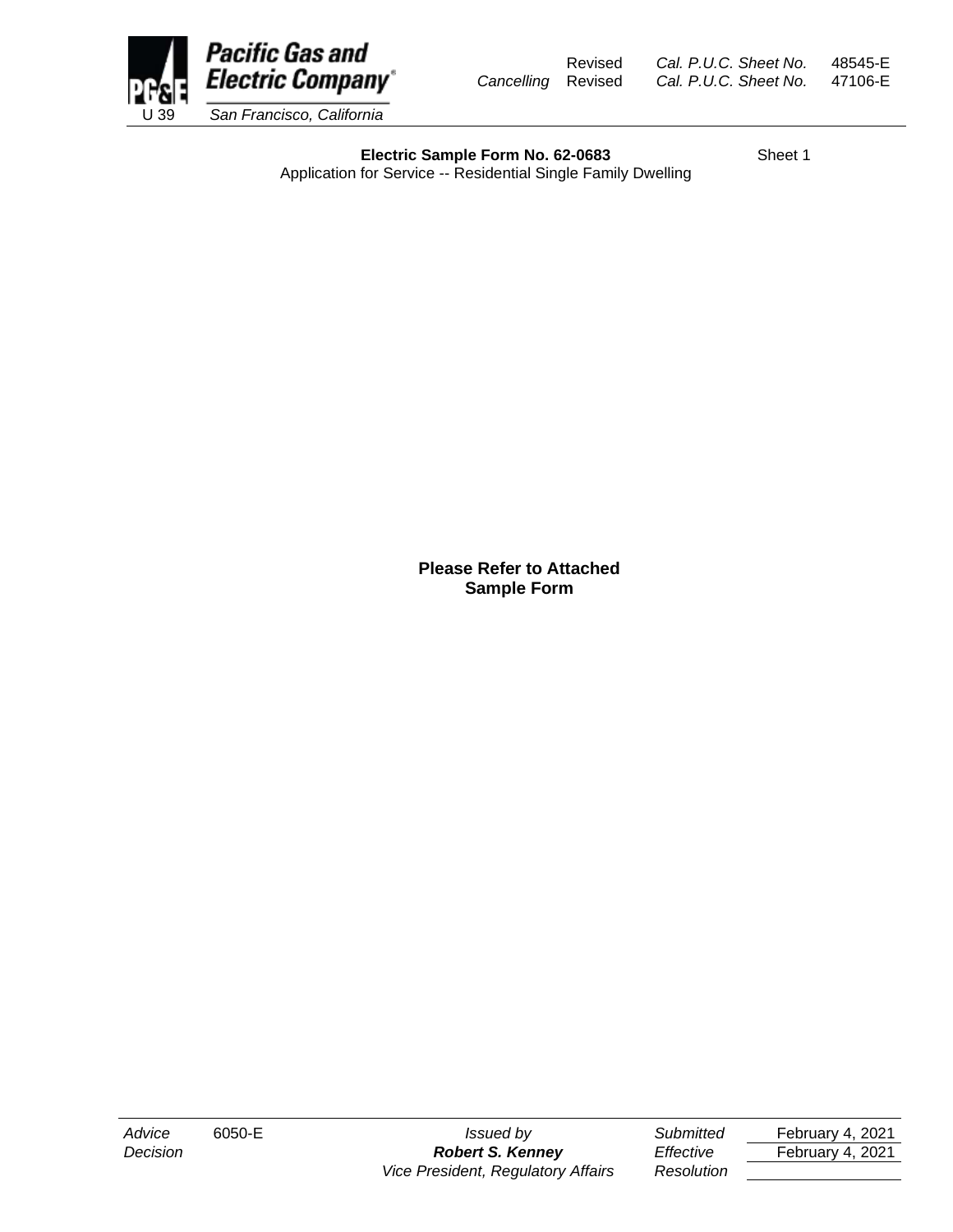

| Please complete this application and submit the completed form to PG&E Application for Service at P.O. Box 24047, Fresno, CA<br>93706-2010. You may also submit applications at yourprojects.pge.com or call 1-877-PGE-SRVC.<br>*Indicates optional fields. |                                                         |                                                                                                                 |  |
|-------------------------------------------------------------------------------------------------------------------------------------------------------------------------------------------------------------------------------------------------------------|---------------------------------------------------------|-----------------------------------------------------------------------------------------------------------------|--|
| Project Information and the contract of the contract of the contract of the contract of the contract of the co                                                                                                                                              |                                                         |                                                                                                                 |  |
| │ │ Gas Service<br>Electric Overhead Service                                                                                                                                                                                                                | Electric Underground Service                            | Date Initial Service Needed                                                                                     |  |
|                                                                                                                                                                                                                                                             |                                                         |                                                                                                                 |  |
| Single Family Dwelling□ Multiple Lots□                                                                                                                                                                                                                      |                                                         | *Assessor's Parcel <b>Assessor's Parcel</b> Assessor's Parcel <b>Assessor's Parcel Assessor's Parcel Assess</b> |  |
| Nearest Cross Street <b>Andrea</b> Cross Street <b>Andrea Cross Street Andrea Cross Street</b>                                                                                                                                                              |                                                         |                                                                                                                 |  |
|                                                                                                                                                                                                                                                             |                                                         |                                                                                                                 |  |
| Individual $\Box$ Partnership $\Box$ Corporation $\Box$ Limited Liability Corporation $\Box$ Governmental Agency                                                                                                                                            |                                                         | $\Box$ Sole Proprietor                                                                                          |  |
| Other <b>Commission Commission Commission</b>                                                                                                                                                                                                               |                                                         |                                                                                                                 |  |
| Day Phone $\frac{(\qquad)}{(\qquad)}$ *Cell Phone $\frac{(\qquad)}{(\qquad)}$ *Fax $\frac{(\qquad)}{(\qquad)}$                                                                                                                                              |                                                         | *Email address<br>(Correspondence will be sent via e-mail)                                                      |  |
|                                                                                                                                                                                                                                                             |                                                         |                                                                                                                 |  |
| Contract Information<br>Solution<br>Contract Information                                                                                                                                                                                                    |                                                         |                                                                                                                 |  |
| Legal Name to appear on contract and the control of the control of the control of the control of the control of the control of the control of the control of the control of the control of the control of the control of the c                              |                                                         |                                                                                                                 |  |
| Individual □ Partnership                                                                                                                                                                                                                                    | $\Box$ Corporation $\Box$ Limited Liability Corporation | □ Governmental Agency □ Sole Proprietor                                                                         |  |
| $\Box$ Other $\Box$                                                                                                                                                                                                                                         |                                                         |                                                                                                                 |  |
|                                                                                                                                                                                                                                                             |                                                         |                                                                                                                 |  |
| Name of person authorized to sign contracts                                                                                                                                                                                                                 |                                                         |                                                                                                                 |  |
|                                                                                                                                                                                                                                                             | (First Name, Middle Initial, Last Name)                 |                                                                                                                 |  |
|                                                                                                                                                                                                                                                             |                                                         |                                                                                                                 |  |
| Representative Information (Party who will relay project information and updates to the PG&E representative)                                                                                                                                                |                                                         |                                                                                                                 |  |
| Name of Representative                                                                                                                                                                                                                                      |                                                         |                                                                                                                 |  |
| Day Phone (etc.) Call Phone (etc.) That is the set of the set of the set of the set of the set of the set of the set of the set of the set of the set of the set of the set of the set of the set of the set of the set of the                              |                                                         |                                                                                                                 |  |
|                                                                                                                                                                                                                                                             |                                                         |                                                                                                                 |  |
|                                                                                                                                                                                                                                                             |                                                         |                                                                                                                 |  |
| Credit Information (Party responsible for energy use after the meter is installed)                                                                                                                                                                          |                                                         |                                                                                                                 |  |
| Name/Company Name to appear on bill                                                                                                                                                                                                                         | (First Name, Middle Initial, Last Name)                 | Day Phone (Compare Theorem Thone (Compare Theorem Thone (Compare Theorem Thone Theorem Theorem Theorem Theorem  |  |
| $\Box$ Individual $\Box$ Partnership                                                                                                                                                                                                                        | $\Box$ Corporation $\Box$ Limited Liability Corporation | □ Governmental Agency □ Sole Proprietor                                                                         |  |
| Other                                                                                                                                                                                                                                                       |                                                         |                                                                                                                 |  |
|                                                                                                                                                                                                                                                             |                                                         |                                                                                                                 |  |
| *Does the customer currently have service with PG&E?                                                                                                                                                                                                        | $\Box$ No $\Box$ Yes                                    |                                                                                                                 |  |

† Information collected on this form is used in accordance with PG&E's Privacy Policy. Page 1 of 5 The Privacy Policy is available at pge.com/privacy.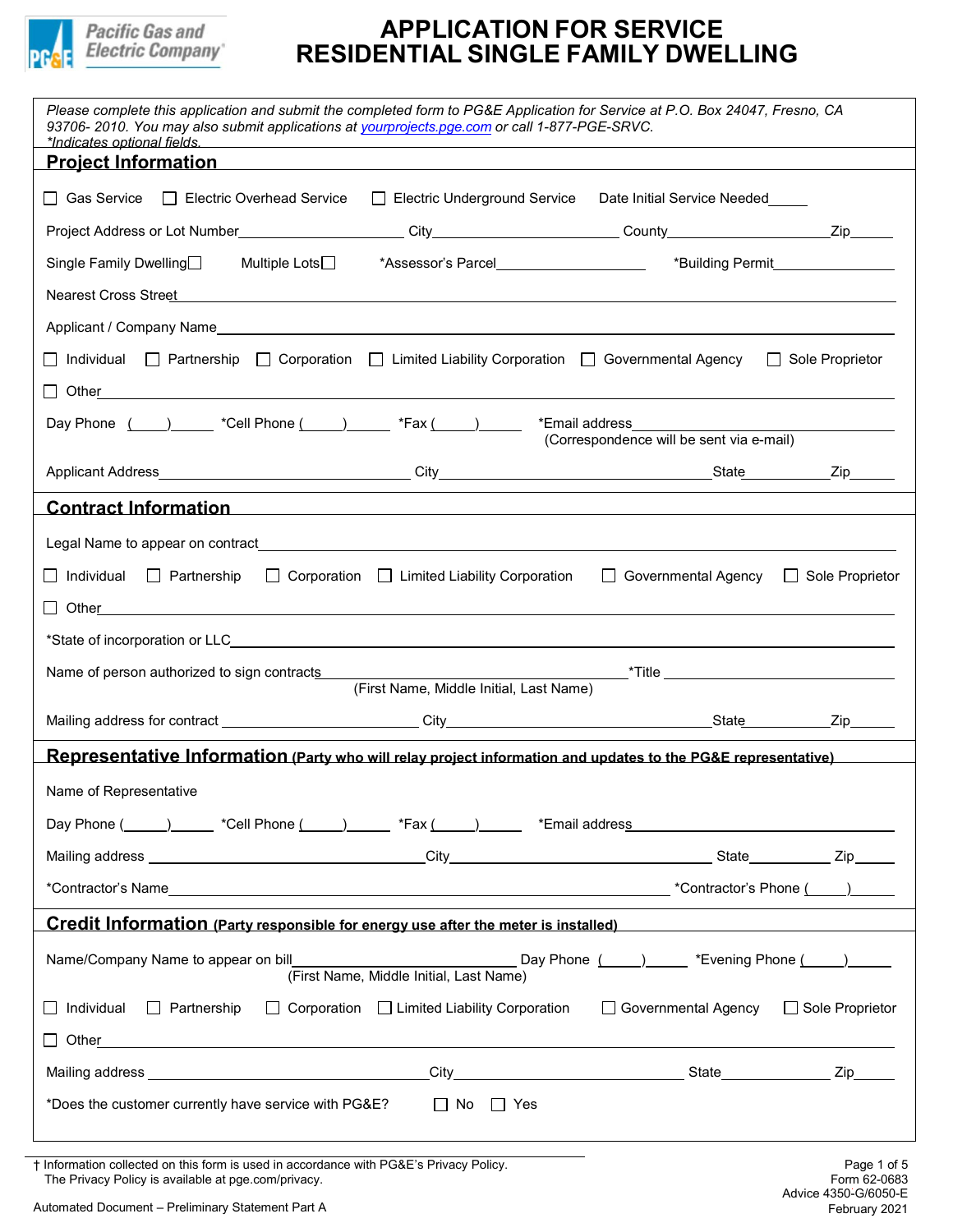

| *If yes, please provide the PG&E Account Number _                                                                                                                                                                                                                                                                                                                                                                                                                                                                                                                                                                                                                                                                                                                                                                                                                                                                                         |  |  |
|-------------------------------------------------------------------------------------------------------------------------------------------------------------------------------------------------------------------------------------------------------------------------------------------------------------------------------------------------------------------------------------------------------------------------------------------------------------------------------------------------------------------------------------------------------------------------------------------------------------------------------------------------------------------------------------------------------------------------------------------------------------------------------------------------------------------------------------------------------------------------------------------------------------------------------------------|--|--|
| *Do you want the new service included on your existing bill?<br>$\Box$ No $\Box$ Yes                                                                                                                                                                                                                                                                                                                                                                                                                                                                                                                                                                                                                                                                                                                                                                                                                                                      |  |  |
| _*Desired Gas Rate Schedule __                                                                                                                                                                                                                                                                                                                                                                                                                                                                                                                                                                                                                                                                                                                                                                                                                                                                                                            |  |  |
| If you want additional information on rate options or want to request a free rate analysis, visit<br>http://www.pge.com/myhome/myaccount/rateinfo/ or calling 1-877-PGE-SRVC. If a rate schedule is not selected, PG&E will select an<br>applicable rate schedule.                                                                                                                                                                                                                                                                                                                                                                                                                                                                                                                                                                                                                                                                        |  |  |
| <b>Application and Design and Installation Options</b>                                                                                                                                                                                                                                                                                                                                                                                                                                                                                                                                                                                                                                                                                                                                                                                                                                                                                    |  |  |
| As an applicant for new gas or electric service, you can choose either PG&E or a qualified contractor to design new gas/electric distribution<br>and/or service facilities. You can also choose either PG&E or a qualified contractor to construct all or a portion of new gas/electric<br>distribution and/or service facilities. PG&E will provide you with a bid for the design and the construction work, to assist you in making a<br>selection. You will then have the opportunity to choose either a qualified contractor to perform the design/or construction work.<br>In accordance with PG&E's filed tariffs, electric trenching, conduits, substructures and gas service trenching are the applicant's<br>responsibility. Once you make a decision about who will perform the work, if you subsequently change your selection, you will be<br>responsible for any re-engineering charges incurred as a result of that change. |  |  |
| You should become familiar with the applicant design installation requirements, including PG&E's Applicant Design Guide and General<br>Terms and Conditions, before you make your selection. For copies of these documents and/or for additional information, visit<br>yourprojects.pge.com request information by calling 1-877-PGE-SRVC.                                                                                                                                                                                                                                                                                                                                                                                                                                                                                                                                                                                                |  |  |
| PG&E must provide project specific information to design contractors. PG&E can provide this information sooner if we know whether or<br>not you are considering using a design contractor to design gas/electric distribution or service facilities.                                                                                                                                                                                                                                                                                                                                                                                                                                                                                                                                                                                                                                                                                      |  |  |
| Providing this information on this Application is voluntary and is not binding. PG&E will provide you with a bid for the design work<br>regardless of whether or not you answer this question now and will not require a final decision from you until later in the process.                                                                                                                                                                                                                                                                                                                                                                                                                                                                                                                                                                                                                                                              |  |  |
| $\Box$ No<br>Are you currently planning to use a design contractor?<br>$\Box$ Yes                                                                                                                                                                                                                                                                                                                                                                                                                                                                                                                                                                                                                                                                                                                                                                                                                                                         |  |  |
| <b>Construction Information</b>                                                                                                                                                                                                                                                                                                                                                                                                                                                                                                                                                                                                                                                                                                                                                                                                                                                                                                           |  |  |
| **Please note if you have selected "Electric Overhead Service" without "Gas Service" all trench related questions become optional fields.                                                                                                                                                                                                                                                                                                                                                                                                                                                                                                                                                                                                                                                                                                                                                                                                 |  |  |
| $\Box$ PG&E<br>$\Box$ Not required<br>Joint trench drawing to be prepared by: □ Applicant                                                                                                                                                                                                                                                                                                                                                                                                                                                                                                                                                                                                                                                                                                                                                                                                                                                 |  |  |
| Who will trench and backfill for the distribution facilities? $\Box$ Applicant / Elec $\Box$ PG&E / Elec $\Box$ Date Joint Trench Required                                                                                                                                                                                                                                                                                                                                                                                                                                                                                                                                                                                                                                                                                                                                                                                                |  |  |
| Proposed distribution trench occupants or joint pole occupants: (check all that apply) $\Box$ Electric $\Box$ Gas<br>$\Box$ Phone<br>$\Box$ CATV                                                                                                                                                                                                                                                                                                                                                                                                                                                                                                                                                                                                                                                                                                                                                                                          |  |  |
| $\Box$ Other                                                                                                                                                                                                                                                                                                                                                                                                                                                                                                                                                                                                                                                                                                                                                                                                                                                                                                                              |  |  |
| Who will install distribution conduit and substructures? $\Box$ Applicant<br>$\Box$ PG&E                                                                                                                                                                                                                                                                                                                                                                                                                                                                                                                                                                                                                                                                                                                                                                                                                                                  |  |  |
| □ PG&E / Gas □ Date Joint Trench Required<br>Who will trench and backfill for the service facilities?<br>$\Box$ Applicant / Gas                                                                                                                                                                                                                                                                                                                                                                                                                                                                                                                                                                                                                                                                                                                                                                                                           |  |  |
| $\Box$ PG&E / Elec<br>$\Box$ Applicant / Elec                                                                                                                                                                                                                                                                                                                                                                                                                                                                                                                                                                                                                                                                                                                                                                                                                                                                                             |  |  |
| $\Box$ Phone<br>$\Box$ CATV<br>$\Box$ Gas<br>Proposed service trench occupants or joint pole occupants: (check all that apply)<br>$\Box$ Electric                                                                                                                                                                                                                                                                                                                                                                                                                                                                                                                                                                                                                                                                                                                                                                                         |  |  |
| $\Box$ Other                                                                                                                                                                                                                                                                                                                                                                                                                                                                                                                                                                                                                                                                                                                                                                                                                                                                                                                              |  |  |
| □Applicant<br>$\Box$ PG&E<br>Who will install service conduit and substructures?                                                                                                                                                                                                                                                                                                                                                                                                                                                                                                                                                                                                                                                                                                                                                                                                                                                          |  |  |
| *Transformer type requested: [ Padmounted   Subsurface (additional Special Facilities charges may apply)                                                                                                                                                                                                                                                                                                                                                                                                                                                                                                                                                                                                                                                                                                                                                                                                                                  |  |  |
| Water, sanitary sewer, storm drain, low pressure gas, oil or other fluid carrying piping or facilities or private utilities (e.g. fire<br>alarm, private streetlight systems, private phone, private CATV or gate controllers) are not permitted in a PG&E occupied joint<br>trench.                                                                                                                                                                                                                                                                                                                                                                                                                                                                                                                                                                                                                                                      |  |  |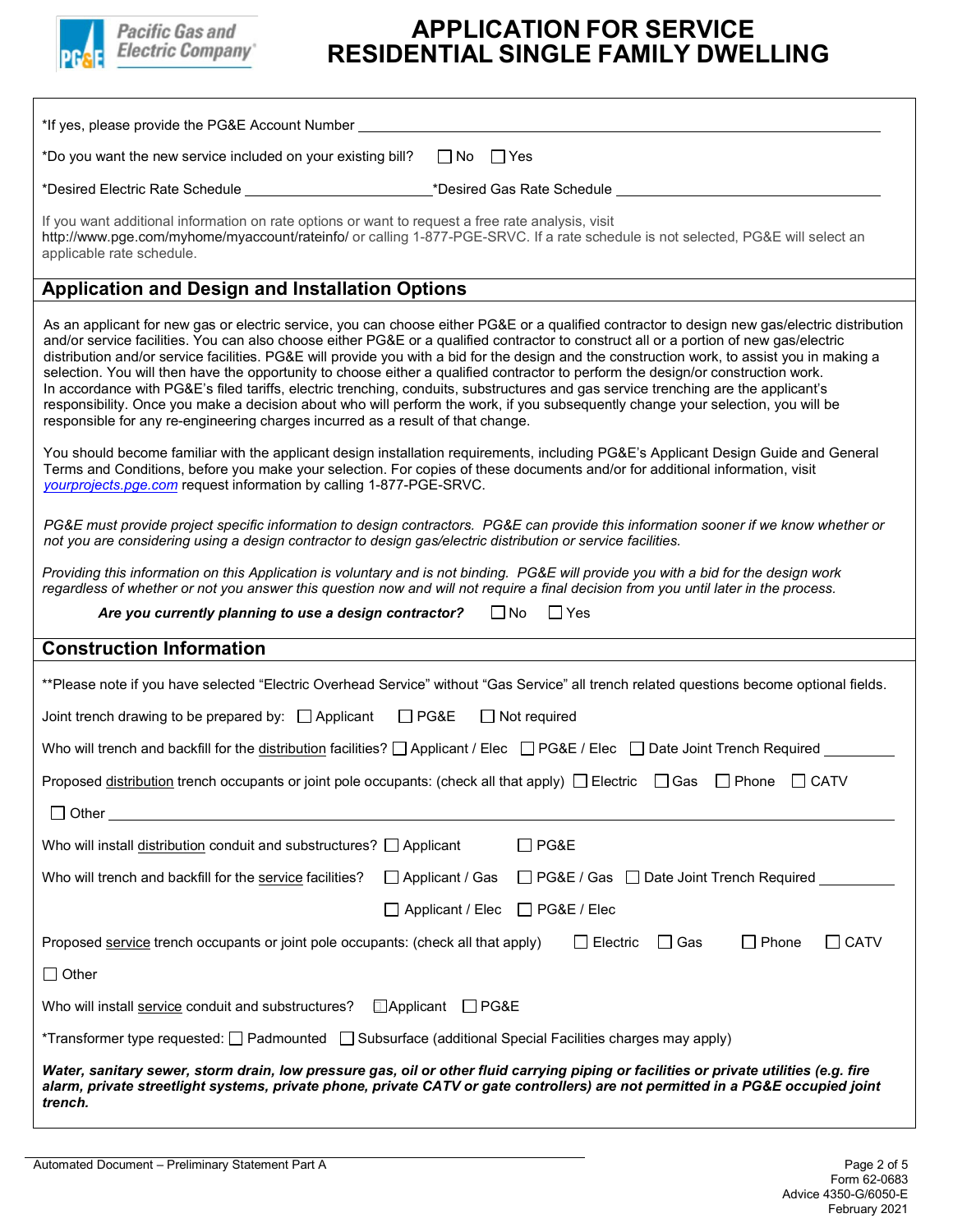

| IMPORTANT NOTE: Do NOT install your electric main switch or gas house line until the location is approved by PG&E.                                                                                                                                                             |  |  |  |
|--------------------------------------------------------------------------------------------------------------------------------------------------------------------------------------------------------------------------------------------------------------------------------|--|--|--|
| <b>General Construction Information</b>                                                                                                                                                                                                                                        |  |  |  |
| Include on this application any eligible Rule 20B or Rule 20C conversion work or any eligible relocation work.                                                                                                                                                                 |  |  |  |
| Total square footage ____________                                                                                                                                                                                                                                              |  |  |  |
| $\Box$ I am adding load or square footage to an existing residence                                                                                                                                                                                                             |  |  |  |
| $\Box$ Relocation<br>$\Box$ Panel Upgrade                                                                                                                                                                                                                                      |  |  |  |
| $\Box$ Yes<br>Will any existing PG&E gas or electric facilities require relocation or removal? $\square$ No<br>$\Box$ Not Sure<br>Date needed                                                                                                                                  |  |  |  |
| *Will temporary electric service be required?<br>$\Box$ No<br>$\Box$ Yes<br>Date needed _______                                                                                                                                                                                |  |  |  |
| *Will temporary gas service be required?<br>$\Box$ No<br>$\Box$ Yes<br>Date needed <b>National Exercise</b>                                                                                                                                                                    |  |  |  |
| If, yes please complete the following:                                                                                                                                                                                                                                         |  |  |  |
| *Will Temporary Service power be operated for less than one year?<br>$\square$ No<br>$\square$ Yes                                                                                                                                                                             |  |  |  |
| *Have you ever completed a temporary power project with us before?<br>$\Box$ No<br>$\Box$ Yes                                                                                                                                                                                  |  |  |  |
| *Who will trench and backfill for Temporary Service?                                                                                                                                                                                                                           |  |  |  |
| $\Box$ Applicant/Gas<br>□ PG&E/Gas                                                                                                                                                                                                                                             |  |  |  |
| □ Applicant/Electric<br>□ PG&E/Electric                                                                                                                                                                                                                                        |  |  |  |
| <b>ElectricTemporaryServices</b>                                                                                                                                                                                                                                               |  |  |  |
|                                                                                                                                                                                                                                                                                |  |  |  |
| *Will Applicant or Contractor Install Pole?<br>$\Box$ No<br>$\Box$ Yes                                                                                                                                                                                                         |  |  |  |
| <b>GasTemporaryServices</b>                                                                                                                                                                                                                                                    |  |  |  |
| *Gas Service Delivery Pressure Requested: $\Box$ $\frac{1}{4}$ psig<br>$\hfill$ other $\hfill$                                                                                                                                                                                 |  |  |  |
| *Number of Meters at each service location?                                                                                                                                                                                                                                    |  |  |  |
| *Total Gas Load                                                                                                                                                                                                                                                                |  |  |  |
| IN THE EVENT THAT APPLICANT SHALL MAKE ANY MATERIAL CHANGE EITHER IN THE AMOUNT OR CHARACTER<br>OF THE APPLIANCES OR APPARATUS INSTALLED UPON THE PREMISES TO BE SUPPLIED BY PG&E, INCLUDING<br>PANEL SIZE, APPLICANT SHALL IMMEDIATELY GIVE PG&E WRITTEN NOTICE OF THIS FACT. |  |  |  |
| <b>Electric Load Information</b>                                                                                                                                                                                                                                               |  |  |  |
| Main Switch Size (Meter Panel & Service Termination Enclosure) _____________ amps                                                                                                                                                                                              |  |  |  |
| Voltage: (select one) □ 120/240 Volt, 3-Wire, 1Ø (standard residential service)<br>$\Box$ 120/208 Volt, 3-Wire, 1Ø $\Box$ Other $\Box$                                                                                                                                         |  |  |  |
| $\Box$ Yes<br>$\Box$ No<br>Standard residential loads: (Check all that apply)<br>Is this a seasonal load                                                                                                                                                                       |  |  |  |
| □ Electric Oven<br>$\Box$ Electric Water Heater ( $\Box$ kW)<br>$\Box$ Freezer<br>$\Box$ Lighting<br>$\Box$ Electric Range                                                                                                                                                     |  |  |  |
| $\Box$ Dish Washer<br>□ Laundry Dryer<br>$\Box$ Refrigerator<br>□ On-Demand Water Heating (KW)<br>$\Box$ Outdoor Lighting                                                                                                                                                      |  |  |  |
| $\Box$ Air Conditioning – largest ( $\Box$ tons)<br>Domestic Water Pump ( <u></u> hp)<br>□ Heat Pump ( <u>secon</u> tons)                                                                                                                                                      |  |  |  |
| Air Conditioning - second A/C (<br>Locked Rotor (<br>]Pool / Spa (_<br>kW)<br>tons)<br>amps)                                                                                                                                                                                   |  |  |  |

Automated Document – Preliminary Statement Part A **Page 3 of 5 Page 3 of 5**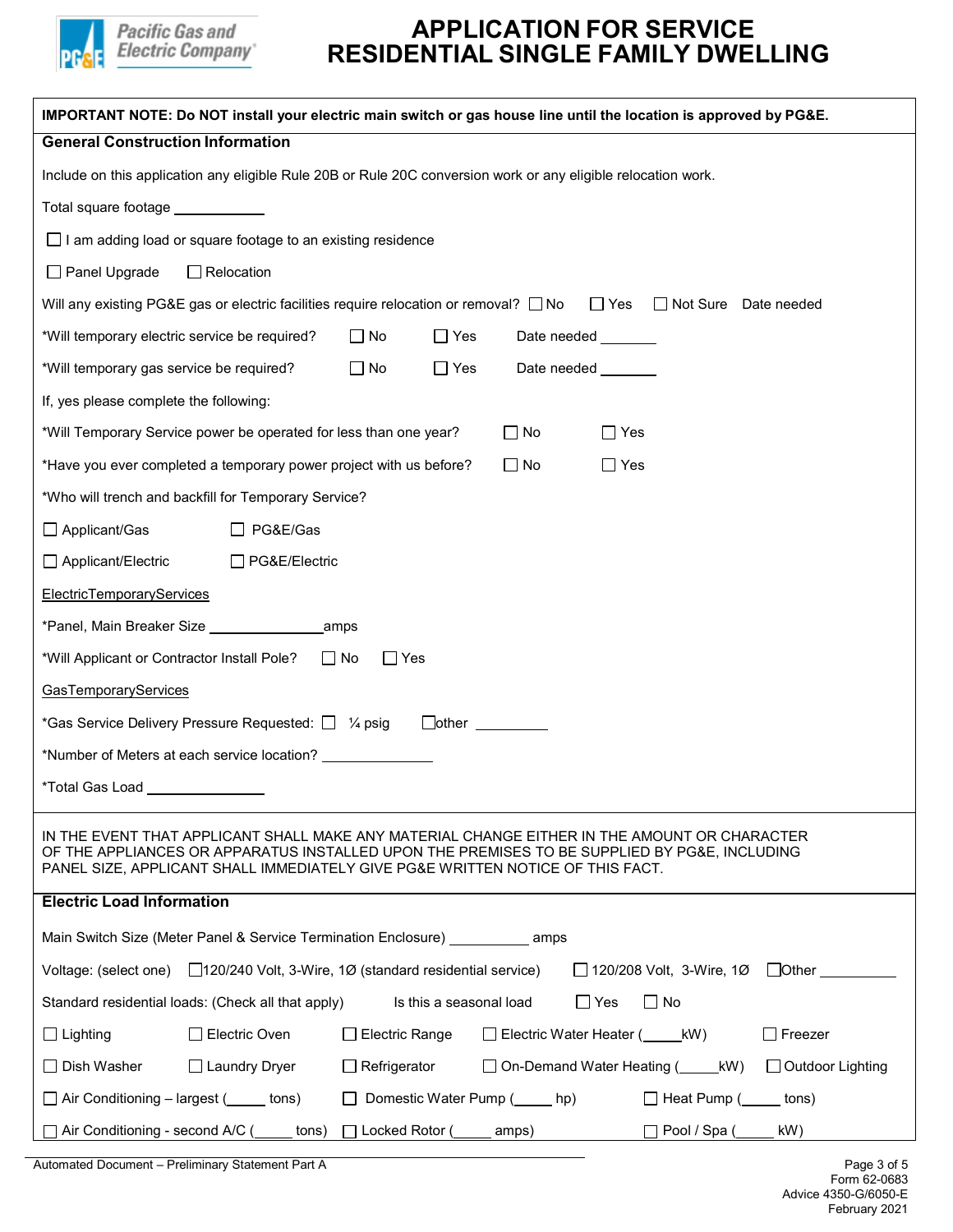

| $\Box$ Other electric heat $($ _______ kW)<br>□ NGV Compressor (______ hp)<br>Electric Vehicle (KW)                                                                                                                                                                                                                                                                                                                                                                                                                                                                                                                                                                                                                                                                                                                                                                                                                                                                                                                                                                                                                                                                                                                                                                                                                                                                                                                                                                                                                                                                                                                                                      |  |  |  |
|----------------------------------------------------------------------------------------------------------------------------------------------------------------------------------------------------------------------------------------------------------------------------------------------------------------------------------------------------------------------------------------------------------------------------------------------------------------------------------------------------------------------------------------------------------------------------------------------------------------------------------------------------------------------------------------------------------------------------------------------------------------------------------------------------------------------------------------------------------------------------------------------------------------------------------------------------------------------------------------------------------------------------------------------------------------------------------------------------------------------------------------------------------------------------------------------------------------------------------------------------------------------------------------------------------------------------------------------------------------------------------------------------------------------------------------------------------------------------------------------------------------------------------------------------------------------------------------------------------------------------------------------------------|--|--|--|
|                                                                                                                                                                                                                                                                                                                                                                                                                                                                                                                                                                                                                                                                                                                                                                                                                                                                                                                                                                                                                                                                                                                                                                                                                                                                                                                                                                                                                                                                                                                                                                                                                                                          |  |  |  |
| <b>Natural Gas Load Information</b>                                                                                                                                                                                                                                                                                                                                                                                                                                                                                                                                                                                                                                                                                                                                                                                                                                                                                                                                                                                                                                                                                                                                                                                                                                                                                                                                                                                                                                                                                                                                                                                                                      |  |  |  |
| $\Box$ No<br>$\Box$ Yes<br>If natural gas is not available, will you use propane?                                                                                                                                                                                                                                                                                                                                                                                                                                                                                                                                                                                                                                                                                                                                                                                                                                                                                                                                                                                                                                                                                                                                                                                                                                                                                                                                                                                                                                                                                                                                                                        |  |  |  |
| $\Box$ Other (<br>Gas Service Delivery Pressure Requested: $\Box$ 1/4 psig<br>psig)                                                                                                                                                                                                                                                                                                                                                                                                                                                                                                                                                                                                                                                                                                                                                                                                                                                                                                                                                                                                                                                                                                                                                                                                                                                                                                                                                                                                                                                                                                                                                                      |  |  |  |
| Check all that apply: (If additional space is required please attach a spreadsheet using same format as below) (MBtu/h = 1,000 BTU/h)                                                                                                                                                                                                                                                                                                                                                                                                                                                                                                                                                                                                                                                                                                                                                                                                                                                                                                                                                                                                                                                                                                                                                                                                                                                                                                                                                                                                                                                                                                                    |  |  |  |
| □ Water Heater (_____ MBtu/h)  □Gas Oven (_____ MBtu/h)   □Furnace (_____ MBtu/h)<br>□Pool /Spa ( <u> </u> MBtu/h)                                                                                                                                                                                                                                                                                                                                                                                                                                                                                                                                                                                                                                                                                                                                                                                                                                                                                                                                                                                                                                                                                                                                                                                                                                                                                                                                                                                                                                                                                                                                       |  |  |  |
| □Laundry Dryer ( <b>______ MBtu/h)</b> □Gas Range ( <b>_____ MBtu/h)</b> □On-Demand Water Heater ( <b>_____ MBtu/h)</b>                                                                                                                                                                                                                                                                                                                                                                                                                                                                                                                                                                                                                                                                                                                                                                                                                                                                                                                                                                                                                                                                                                                                                                                                                                                                                                                                                                                                                                                                                                                                  |  |  |  |
|                                                                                                                                                                                                                                                                                                                                                                                                                                                                                                                                                                                                                                                                                                                                                                                                                                                                                                                                                                                                                                                                                                                                                                                                                                                                                                                                                                                                                                                                                                                                                                                                                                                          |  |  |  |
| <b>Self-Generation and Net Metering Options</b>                                                                                                                                                                                                                                                                                                                                                                                                                                                                                                                                                                                                                                                                                                                                                                                                                                                                                                                                                                                                                                                                                                                                                                                                                                                                                                                                                                                                                                                                                                                                                                                                          |  |  |  |
| If you are planning to install any self generation equipment, photovoltaic, or wind generation, additional applications for interconnection to<br>PG&E's electric system must be submitted and approved by PG&E prior to engineering for your new construction project. The information<br>you provide on your generation interconnection application may affect the final PG&E design for your project.                                                                                                                                                                                                                                                                                                                                                                                                                                                                                                                                                                                                                                                                                                                                                                                                                                                                                                                                                                                                                                                                                                                                                                                                                                                 |  |  |  |
| For information on PG&E's net metering programs, including eligibility guidelines, generation interconnection program application forms,<br>links to the California Public Utilities Commission, Energy Commission and the US Department of Energy, visit<br>www.pge.com/b2b/newgenerator/ or contact PG&E's Generation Interconnection Services at (415) 972-5676.                                                                                                                                                                                                                                                                                                                                                                                                                                                                                                                                                                                                                                                                                                                                                                                                                                                                                                                                                                                                                                                                                                                                                                                                                                                                                      |  |  |  |
| Are you planning to install any self generation equipment? $\Box$ No<br>$\Box$ Yes<br>If yes, please provide us with an estimate of the Generation proposed for this project.<br>Total # of generation units ________ Total output of all generation ______ kW Generation Type __________                                                                                                                                                                                                                                                                                                                                                                                                                                                                                                                                                                                                                                                                                                                                                                                                                                                                                                                                                                                                                                                                                                                                                                                                                                                                                                                                                                |  |  |  |
| Attachment - 2 copies required                                                                                                                                                                                                                                                                                                                                                                                                                                                                                                                                                                                                                                                                                                                                                                                                                                                                                                                                                                                                                                                                                                                                                                                                                                                                                                                                                                                                                                                                                                                                                                                                                           |  |  |  |
| A. Assessors parcel map showing all easements, rights-of-way, property lines, etc.<br>B. Detailed site plan showing roads, sidewalks, driveways, location of fire hydrants and other structures, proposed location of gas and<br>electric meters, building elevations, and proposed future improvements. (Meter locations are subject to PG&E approval.)<br>C. One copy of the county or city approved plot plan with assigned address is required to establish the PG&E account.<br>D. Title 24 Utility Report or building permit.<br>E. Copies of all environmental permits and/or conditions of approval.                                                                                                                                                                                                                                                                                                                                                                                                                                                                                                                                                                                                                                                                                                                                                                                                                                                                                                                                                                                                                                             |  |  |  |
| Applicant is responsible for identifying all environmental requirements within said permits, approvals and/or conditions. For additional<br>information visit http://www.pge.com/myhome/customerservice/other/newconstruction/                                                                                                                                                                                                                                                                                                                                                                                                                                                                                                                                                                                                                                                                                                                                                                                                                                                                                                                                                                                                                                                                                                                                                                                                                                                                                                                                                                                                                           |  |  |  |
| <b>Agreement to Pay and Signature</b>                                                                                                                                                                                                                                                                                                                                                                                                                                                                                                                                                                                                                                                                                                                                                                                                                                                                                                                                                                                                                                                                                                                                                                                                                                                                                                                                                                                                                                                                                                                                                                                                                    |  |  |  |
| I understand that service will be engineered and installed based upon the information provided here. I agree to pay PG&E, on<br>demand, for all work PG&E performs and all costs PG&E incurs for this application for service. PG&E may cancel this<br>Application for Service (a) if the application is incomplete and I do not provide all necessary supporting documents and project<br>data after being notified by PG&E, (b) if I fail to provide an engineering advance within ninety days after one is requested by<br>PG&E, or (c) if PG&E sends a proposed contract and I do not return the contract, with the required payment, within ninety days. If<br>the project is postponed or cancelled, by either party, I will pay PG&E for all such work and costs incurred by PG&E prior to the<br>postponement or cancellation. PG&E's costs may include, for example, labor, material and supplies, (including long lead time materials),<br>transportation, and other direct costs which PG&E allocates to such work. Incomplete information or any changes made at my request<br>during the engineering, or after it is completed, will subject me to additional charges and may delay the establishment of service. I further<br>agree to pay for any damage to new or existing PG&E facilities caused by my contractors or me. Service shall be subject to all of PG&E's<br>applicable tariff schedules on file with and authorized by the California Public Utilities Commission (CPUC) and shall at all times be subject<br>to such changes or modifications as the CPUC may direct from time to time in the exercise of its jurisdiction. |  |  |  |

 Form 62-0683 Advice 4350-G/6050-E February 2021